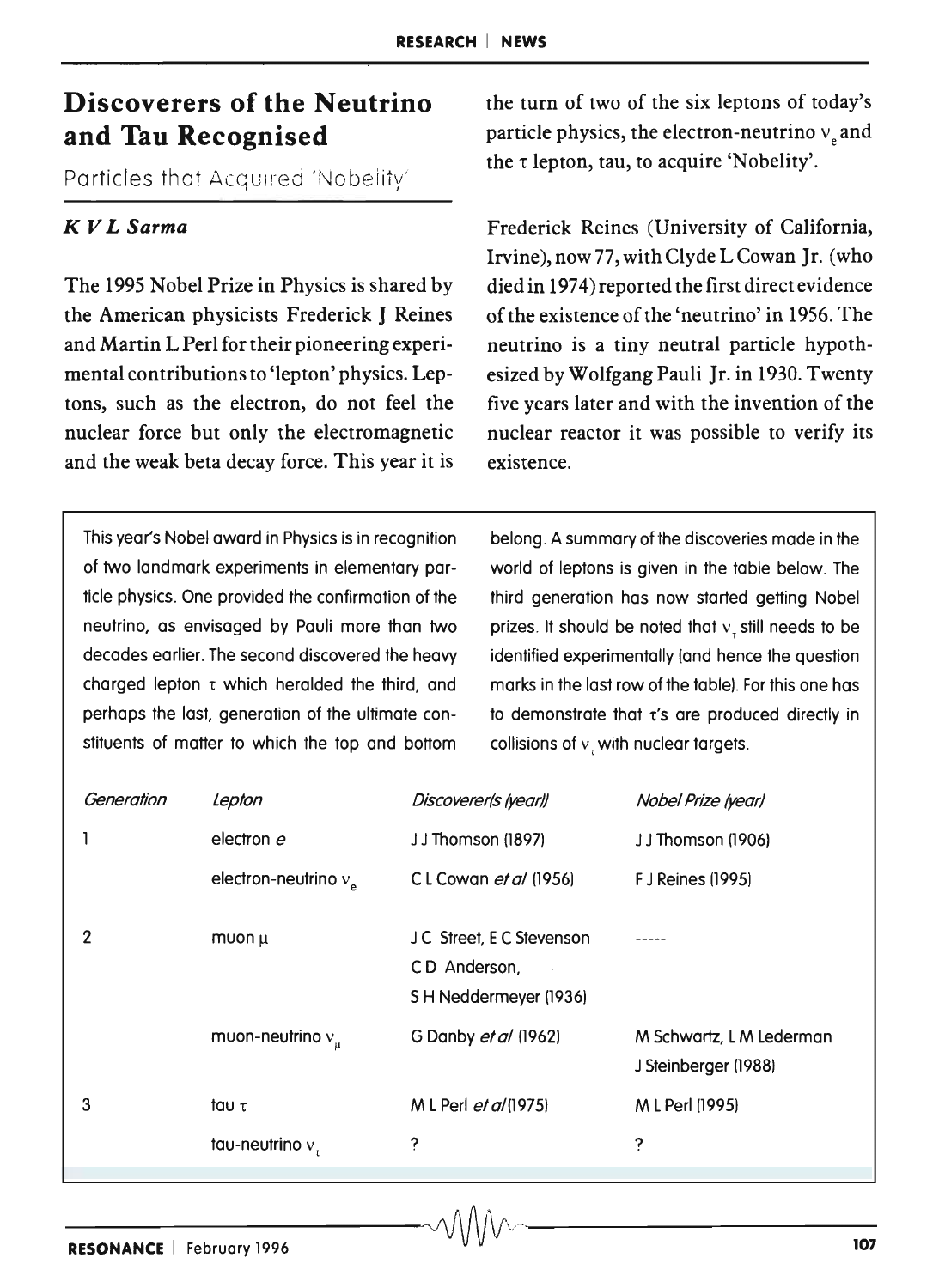Martin Perl (Stanford University, Stanford), aged 68, assisted by a 35-member team, discovered the 'tau lepton' in 1975. This particle carries one unit of electric charge and weighs approximately twice as much as a proton. It has a very short life, of only a fraction of a picosecond (millionth of a millionth of a second). Thus tau has the distinction of being 'the heaviest' and 'the shortest-lived' lepton observed. It is interesting that while Reines's neutrino results were in some sense expected, Perl's tau discovery came as a complete surprise.

#### Brief History of the Neutrino

*Neutrinos, they are very small. They have no charge and have no mass A nd do not interact at all. The earth* is *just a silly ball To them, through which they simply pass, Like dustmaids down a drafty hall*  Or *photons through a sheet of glass.* 

(John Updike)

-- --------- ------- - -------~-----~---~----~-------~-~

The 'birth' of neutrino can be traced to a letter of 4 December 1930 written by Pauli from Zurich. He mentioned that he had hit upon the neutrino as a "desperate remedy" to save, among other things, the principle of energy conservation in beta decay. The particle was to possess no electric charge but carried the missing energy and momentum and escaped the detecting equipment. The famous beta decay theory of Fermi appeared in 1934, wherein Fermi named the Pauli particle 'the neutrino', meaning the little neutral one.

It is interesting that even the great Pauli did

not fully recognize the implications of the neutrino, particularly in regard to its penetrating power. Initially he thought he had done a'frightful thing' as the neutrino was expected to have penetrating power similar to, or about 10 times larger than, a gamma ray. However in 1934 Hans Bethe and Rudolf Peierls argued that the neutrino had to be even more elusive as its interaction mean free path had to be astronomical in magnitude.

Detection of the Reactor Neutrino

The first neutrino reaction to be observed (as is customary, here we are using the word 'neutrino' in its generic sense although, strictly speaking, what Reines and his group detected were signals from the electron-antineutrino  $\overline{v}_e$ ) was the reaction.

$$
\bar{v}_e + p \longrightarrow e^+ + n
$$

driven by the antineutrinos from the nuclear reactor. This reaction is essentially the reverse of the neutron decay

$$
n \longrightarrow p + e^- + \bar{v}_e.
$$

The underlying idea was to look for a pair of scintillator pulses; the first (prompt) pulse due to positron annihilation and the second (delayed) one due to capture of the 'moderated' neutron. The experiment was performed around 1955-56. Projectiles came from the reactor located at the Savannah River Plant, in South Carolina State, USA, and targets were the protons in a solution of water mixed with cadmium chloride (Cd is a good absorber of thermal neutrons). The experimental appara-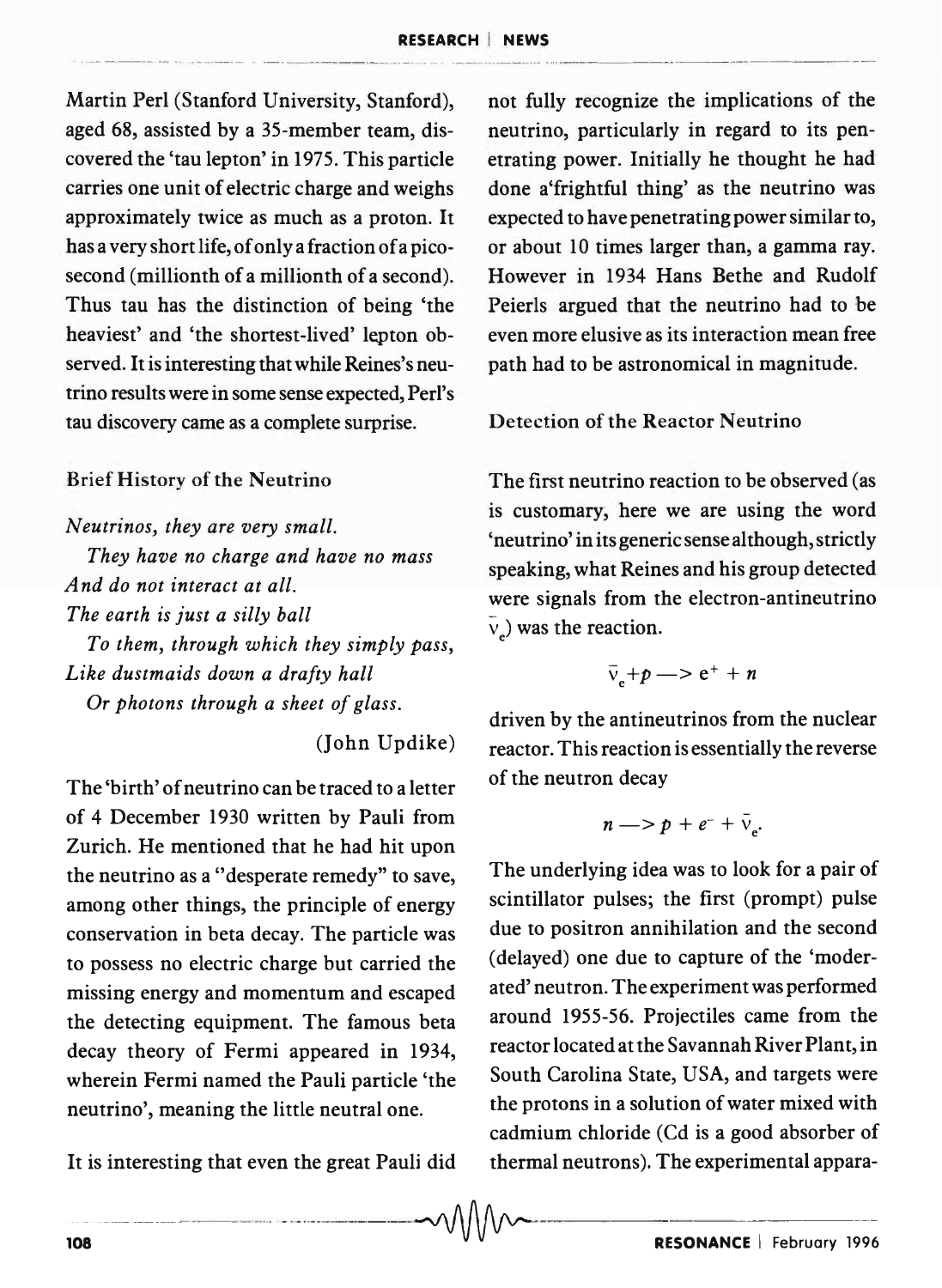RESEARCH I NEWS



Figure 1 Schematic diagram of the neutrino detector of the Reines-Cowan experiment.

tus was a sandwich of target tanks (containing a solution of water and  $CdCl<sub>2</sub>$ ) and liquid scintillation detectors.

An event meant the detection of two prompt coincidences (see *Figure* 1): the first one was between the two photons (each having 0.511 MeV energy) of the positron annihilation, and the second coincidence was due to the capture of the neutron by cadmium giving a few photons. The second pulse occurred after several micro-seconds of the positron flash, because the neutron took that much time to degrade its energy to the level of thermal energies in the target water. The experiment involved,

among other things, measuring energies of the pulses, their time-delays, etc. The observed signal did vary with the reactor power output, and hence with the neutrino flux. It gave an average rate of  $2.88 \pm 0.22$  counts/hour, consistent with the value that is expected from the inverse beta reaction. In this way the neutrino was experimentally verified.

We know very little in regard to the electronneutrino (and even less about other neutrinos). As for its rest mass, dataon the end-point of the beta electron spectra only show that it cannot exceed a few eV. An important feature of  $v_e$  is that it is *left-handed*: the spin of the neutrino, which has a magnitude of half a natural unit, is observed to be aligned *opposite*  to the momentum direction. This intrinsic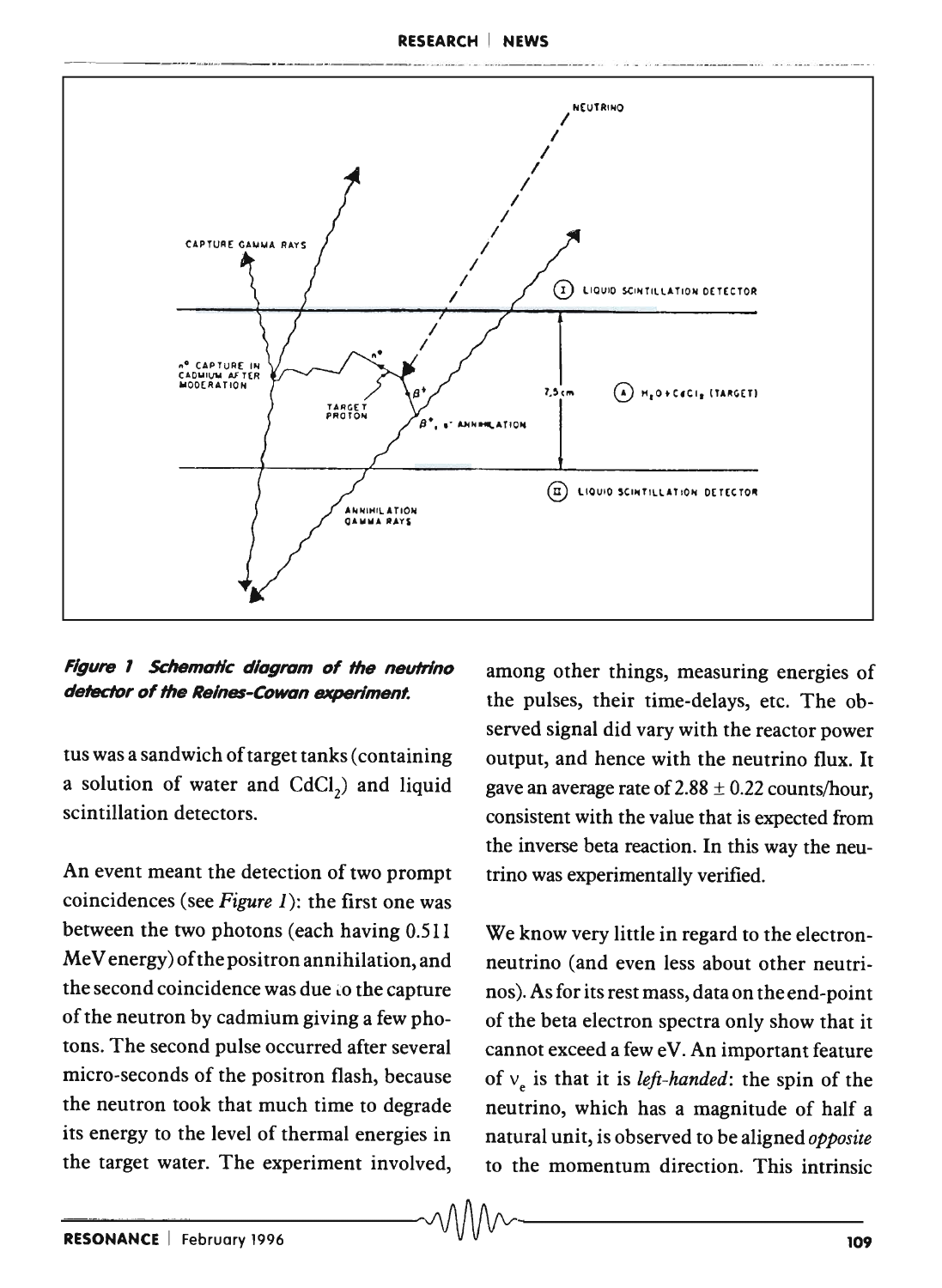property of the neutrino was discovered in 1958 in an exceedingly clever experiment performed by Goldhaber, Grodzins and Sunyar.

Experimental data using the  $v_e$ 's are not extensive because it is difficult to obtain  $v_{\mu}$ beams. The sun is a good source of  $v_e$  but the solar neutrino fluxes are not well understood and constitute one of the challenging problems of current research. Recently the first experiment using a man-made source of pure  $v_{\alpha}$ was performed. It made use of an intense source of reactor-produced  ${}^{51}Cr$  (which emits  $v_e$  by electron capture) to calibrate the GALLEX solar neutrino detector located in Italy.

#### Discovery of the Tau Lepton

Tau is a heavier electron. It entered the scene unexpectedly in 1975. While the results of Reines needed the construction of power reactors, the discovery of the tau lepton needed high energy electron-positron colliders. Tau lepton is the third kind of charged lepton that exists in nature, the other two being the electron and the muon. (The Greek letter  $\tau$  is the first in the word triton, meaning third).

The experiment was performed at the electron-positron collidercalled SPEAR (Stanford Positron Electron Accelerator Ring), where beams of  $e^-$  and  $e^+$  were accelerated simultaneously in opposite directions in a ring and made to intersect. As the total center-of-mass energy (the sum of beam energies)

$$
E_{cm} = E_{e-} + E_{e+} = 2E_{e-},
$$

was tunable in the range 3-8 GeV, a pair of

charged particles each having a rest mass of about 2 GeV could easily be produced at SPEAR.

*Anomalous Events:* The 'anomalous' events reported by Perl and collaborators corresponded to the following reactions

$$
e^- + e^+ \longrightarrow e^- + \mu^+ + i.p.,
$$
  
 $\longrightarrow e^+ + \mu^+ + i.p.,$ 

where 'i.p.' denotes invisible particles which left no trace in the detector. The ingenuity of the experimenters consisted in establishing that the oppositely-charged eµ pair was the result of separate decays of two new particles which were oppositely-charged and shortlived. At the energy  $E_{cm} = 4.8$ GeV there were 24 events (13  $e^+\mu^-$  and 11  $e^-\mu^+$ ).

The occurrence of anomalous events as a function of  $E_{cm}$  exhibited an increase around 4 GeV, indicating a threshold for producing them. The events were interpreted as proceeding from the reaction

$$
e^++e^-\!\!\rightarrow\!\!\tau^++\tau^-,
$$

where the taus decayed immediately into lighter leptons. A new conservation law called the 'tau-lepton number' conservation is assumed. According to this, in the  $\tau$  - decay, a neutrino called the tau-neutrino  $(v_+)$  is always emitted; in the  $\tau^+$  decay a tau-antineutrino  $(\bar{v})$  is emitted. Thus the anomalous event with, say,  $e^-\mu^+$  was the result of decays

$$
\tau^{-} \rightarrow e^{-} + \bar{\nu}_{e} + \nu_{\tau}
$$
  

$$
\tau^{+} \rightarrow \mu^{+} + \nu_{\mu} + \bar{\nu}_{\tau}
$$

wherein the two neutrinos and the two anti-